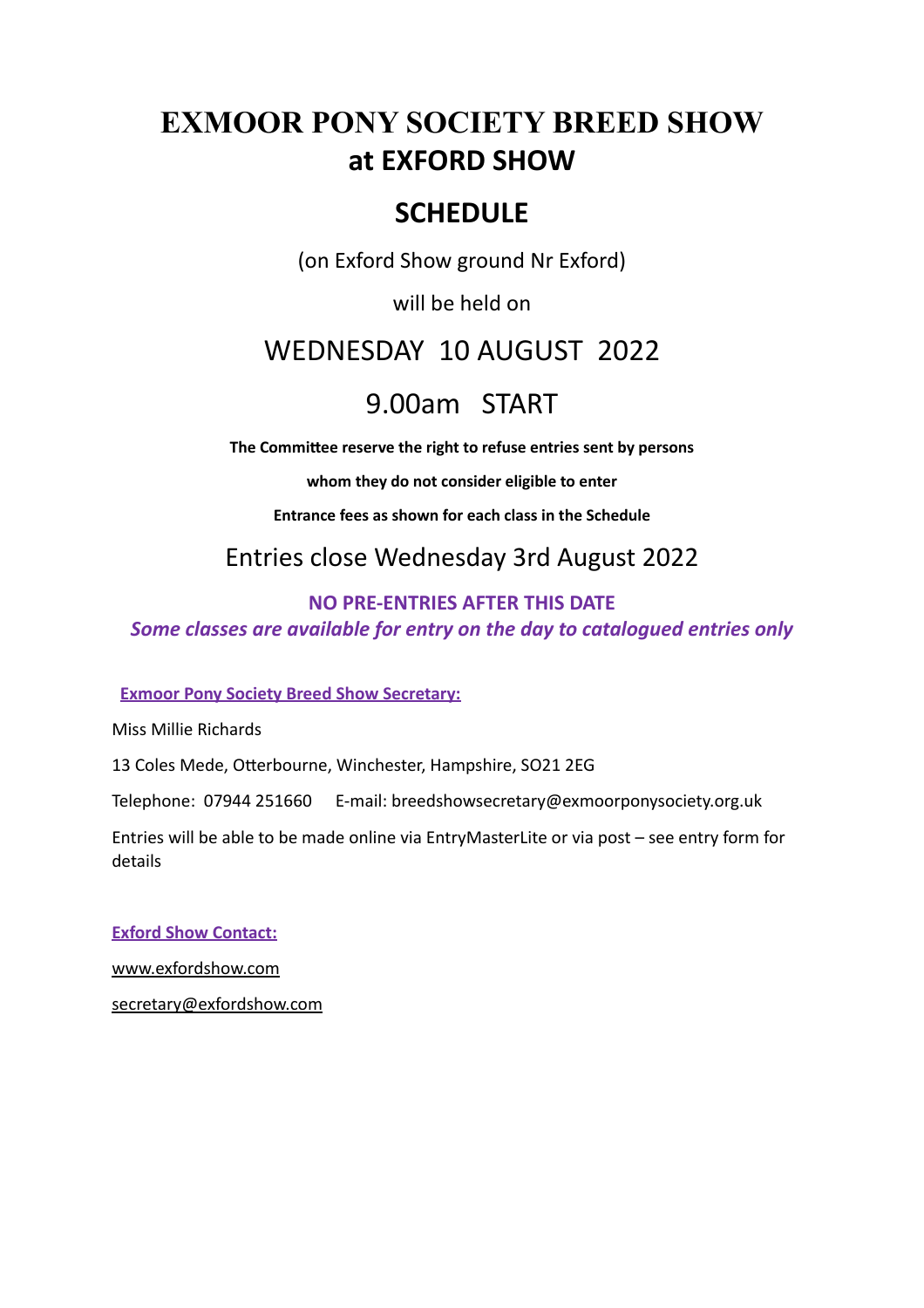#### **GENERAL EXFORD SHOW RULES AND REGULATIONS**

- **1** Each exhibit entered with the correct fee will be given a catalogue number and will carry the number in all classes in which it is entered.
- **2** The correct age, name and pedigree must be sent in. If the Committee have reason to doubt the correctness of any statement made in the Entry Form or the qualification of any owner to enter his or her pony in any class the Committee may take such steps appropriate to ascertain the facts, regardless of whether any protest has been made and the Secretary/Judge may at their discretion, exclude any pony from the ring or disqualify it, if it has been awarded any prize or premium
- **3** Brood Mares must have a foal at foot.
- **4** If the judge considers that any exhibit entered in a class does not comply with the conditions laid down for the class, he may request the exhibitor to withdraw from the class, but the exhibitor may show the same exhibit in another class without payment of any additional fee.
- **5** No substitutions will be permitted in any class after the closing date for entries.
- 6 Any exhibitor lodging a protest must deposit £10.00 with the Show Secretary. All protests must be made in writing and must be lodged on the show day. If the protest is not sustained the deposit will be forfeited. Decision of the Committee is final.
- **7** The Committee accept no responsibility for any accident that may happen to any animal, person or vehicle, and reserve the right to remove any animal in an unhealthy state.
- **8** Admittance to the Ground £15 per car to include catalogue, [for a single person it is £10] to 2.00pm **thereafter** £5
- 9 Exford Show Members' subscriptions of £10 per person or £15 per family to be paid by 15 July. Fully paid-up Members will receive a car pass for designated parking area, Members' badges and use of light refreshment facilities in Members' enclosure.
- **10** Exhibitors are not permitted to enter any animals in any class which is to be judged by a person who has a financial interest in the animals or which have stood in his/her stable. Stud fees are not considered to be financial gain. The onus of complying with this regulation rests entirely on the **Exhibitor.**
- **11** All lorries must be parked in the competitors' lorry park. There will be no exceptions.
- **12** The organisers of this show have taken reasonable precautions to ensure the health and safety of everyone present. For the measures to be effective, everyone must obey the instructions of the **Organisers and all Officials and Stewards.**

#### **IN ADDITION**

#### **EXMOOR PONY SOCIETY RULES AND REGULATIONS**

- 13 Ponies exhibited in Classes 1 to 9, 11-14 & 22-26 be led not ridden.
- **14** All classes are open to registered ponies only (except foals) and the Registered Herd and Pony number must be given of all ponies, except foals in addition to their names.
- **15** All ponies to be registered in Section One of the Stud Book. The Stud Book of the Exmoor Pony Society closed on 1 May 1962 to all ponies except those whose sire and dam were already registered.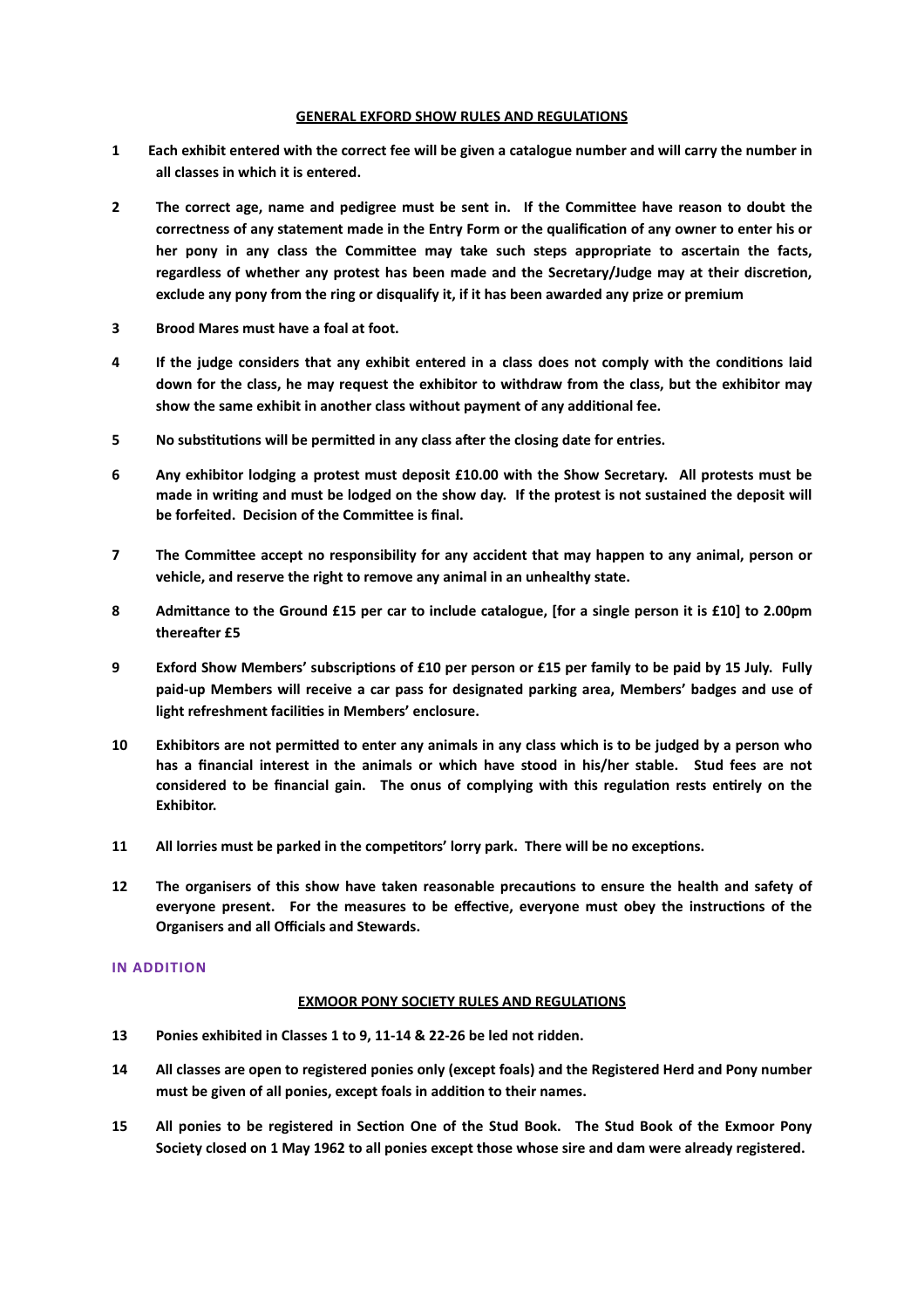- **16** Owners and riders must be fully paid up members of the Exmoor Pony Society with the exception of class 15, HOYS qual.
- **17** Ponies must be exhibited in "natural condition".
- **18** Stallions and colts, 2 years old and over must be suitably bitted and wear stallion tags on their bridles.
- **19** The exhibitor of any pony misbehaving will be asked to remove it from the ring immediately.
- 20 Championship classes are open to the 1<sup>st</sup> and 2<sup>nd</sup> prize winners from qualifying classes.
- **21** All children of 14 years and under must wear a correctly fitting safety hat with chin strap when leading or riding ponies whether outside the ring, in the Collecting ring or in the Showing ring. Body protectors are optional.
- **22** No spurs to be worn in ridden classes.
- **23** No assistance from outside the ring without the Judges permission.
- **24** It is the owner's responsibility to be aware of the need to be able to produce a Passport for all equines as laid out by DEFRA.
- 25 A member shall not knowingly exhibit a pony bred, previously or currently owned, leased or produced by the judge, his/her immediate family or his/her employer. It is the responsibility of the exhibitor to abide by this rule.
- 26 To be eligible for an 'Exmoor Moor Bred' Rosette or Trophy the pony must have been born into one of the following herds: Anchor, 4, 12, 23, 44, 99, 100, H8, H9 before 2005, H17, H23, H42, H52, H67, 265, **320, 350, 387, 421, 423, 470, 480**
- **27** Class cups to be presented as each class concludes and then collected and signed for from the EPS Secretary's tent.
- 28 Any exhibitor lodging a protest must deposit £50.00 with the Show Secretary. All protests must be made in writing and must be lodged on the show day. If the protest is not sustained the deposit will be forfeited. Decision of the EPS is final.

29 Doping and Dope Testing. The EPS has agreed to adopt the Rules and Procedures set out by the NPS in all aspects of doping and dope testing

BY ENTERING ANY PONY THE OWNER AND COMPETITOR WARRANTS THAT THEY HAVE INSURANCE WHICH **COVERS ANY ACCIDENT TO ANOTHER ANIMAL, PERSON OR VEHICLE.** 

#### **Entry Fees**

All Exmoor Pony classes £8 with exception of Class 15 (HOYS Qualifier) which is £23 as includes the HOYS levy of £15. Online entries and postal entries accepted  $-$  see entry form for details, or www.exmoorponysociety.lite.events

All classes must be pre-entered, with the exception of classes  $16 - 26$  which can be entered on the day providing the pony is already entered and holds a catalogue number. On the day entries must be made in the secretary's tent, a minimum of 1 hour before the class.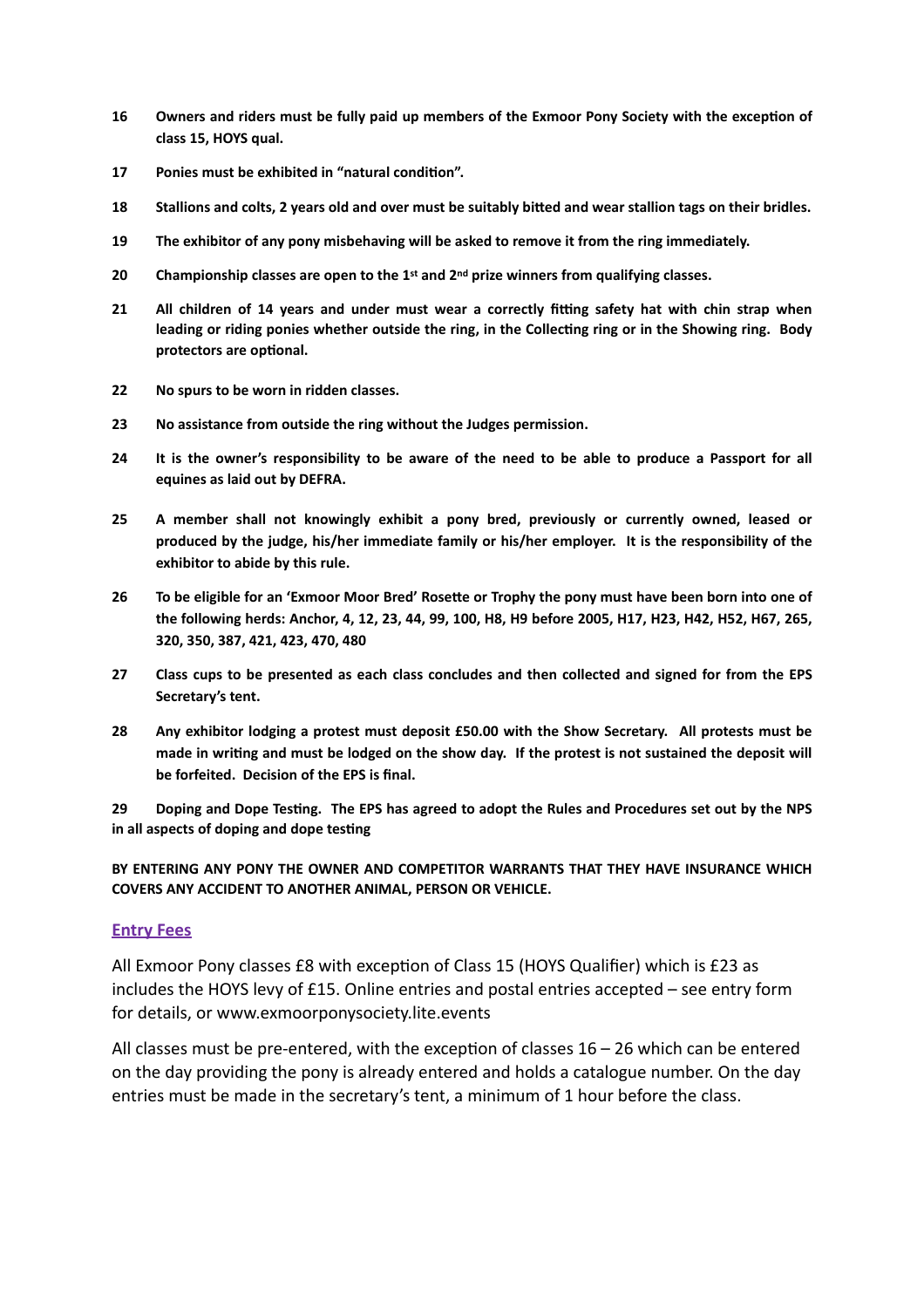### **Exford Show classes**

Our Exmoor Pony breed show is part of the main Exford Show, which has their own selection of showing and jumping classes on offer. We would encourage people to show-off their Exmoors in the classes available, example classes include nursery stakes, working hunter pony and fancy dress.

For Exford show class entry fees, please refer to Exford Show schedule available on their website. 

#### **Prize Money**

#### **CLASSES 24 and 25: £50 to winning group only**

#### **CLASS 26: £30 to winning group only**

#### **CLASSES 16 – 18, 22 & 23: Vouchers from Friends**

The Tawbitts Shield is to be awarded to the owner of the pony most suitable for a child

#### **Judges to award points throughout the show**

**JUDGES:** Classes 1 - 9, 27, 28 Anne Western  $\text{Classes } 10 - 14$ , 22 - 26 Dai Thomas  $\text{Classes } 16 - 21, 29$  Karen Logan

Class 15 (HOYS qualifier) Karen Logan (Ride) Dai Thomas (Conformation)

Reserve Judge **TBC** 

#### **TIMETABLE**

The start times are punctual, the rest of the timings are approximate, a revised timetable will be issued after the close of entries where we will attempt to be more specific with class ^mes 

There will be a 45 minute -1 hour lunch break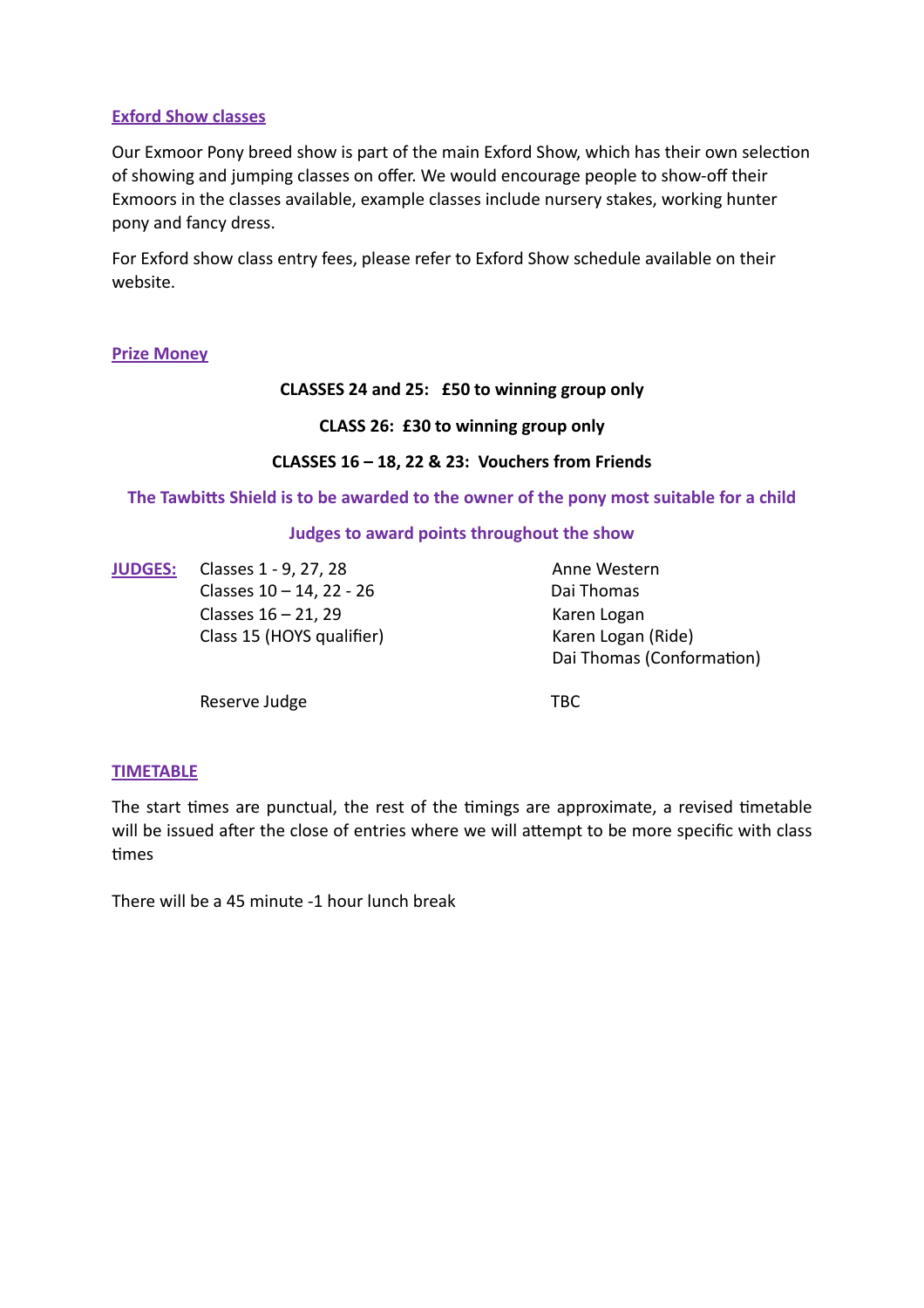| <b>RING 3</b> |                    |                                                |  | <b>RING 3A</b>               |           |                                                     |  |  |
|---------------|--------------------|------------------------------------------------|--|------------------------------|-----------|-----------------------------------------------------|--|--|
| 9:00am        | Class 1            | <b>Stallions</b>                               |  | 9:00am                       | Class 10  | <b>Condition and Turnout</b>                        |  |  |
|               | Class 2            | Junior Dry Mares                               |  |                              | Class 11  | <b>Mature Geldings</b>                              |  |  |
|               | Class 3            | Senior Dry Mares                               |  |                              | Class 12  | <b>Yearling Geldings</b>                            |  |  |
|               | <b>CH</b>          | <b>Dry Mare Championship</b>                   |  |                              | Class 13  | 2 year olds - Geldings                              |  |  |
|               | Class 4            | Veterans                                       |  |                              | Class 14  | 3 year olds - Geldings                              |  |  |
|               | Class 5            | <b>Broodmare</b>                               |  |                              | <b>CH</b> | <b>GELDING CHAMPIONS</b>                            |  |  |
|               | Class <sub>6</sub> | Foal                                           |  | <b>Not before</b><br>10:30am | Class 15  | Open Ridden - HOYS Q                                |  |  |
|               | <b>CH</b>          | <b>SENIOR IN - HAND</b><br><b>CHAMPIONSHIP</b> |  |                              | Class 16  | Leading Rein                                        |  |  |
|               | Class <sub>7</sub> | Yearlings - Colts & Fillies                    |  |                              | Class 17  | First Ridden                                        |  |  |
|               | Class 8            | 2 year olds - Colts & Fillies                  |  |                              | Class 18  | Junior Ridden                                       |  |  |
|               | Class 9            | 3 year olds - Colts & Fillies                  |  |                              | Class 19  | Novice Ridden                                       |  |  |
|               | <b>CH</b>          | <b>YOUNGSTOCK</b><br><b>CHAMPIONSHIP</b>       |  |                              | Class 20  | <b>Ridden Pairs</b>                                 |  |  |
|               |                    |                                                |  |                              | Class 21  | Restricted Open Ridde                               |  |  |
|               |                    |                                                |  |                              | Class 29  | <b>Style and Performance</b><br><b>Ridden Class</b> |  |  |
|               | <b>SP</b>          | <b>SUPREME IN-HAND</b><br><b>CHAMPIONSHIP</b>  |  |                              | <b>SP</b> | <b>SUPREME RIDDEN</b><br><b>CHAMPIONSHIP</b>        |  |  |
|               | Class 22           | Young Handlers 8yrs and<br>under               |  |                              |           |                                                     |  |  |
|               | Class 23           | Young Handlers 9yrs - 14yrs                    |  |                              |           |                                                     |  |  |
|               | Class 24           | <b>Stallion Progeny</b>                        |  |                              |           |                                                     |  |  |
|               | Class 25           | Mare Progeny                                   |  |                              |           |                                                     |  |  |
|               | Class 26           | <b>Breeders Group</b>                          |  |                              |           |                                                     |  |  |
|               | Class 27           | Home Produced Youngstock                       |  |                              |           |                                                     |  |  |
|               | Class 28           | Home Produced Adult                            |  |                              |           |                                                     |  |  |
|               | <b>SP</b>          | <b>SUPREME OF SHOW</b>                         |  |                              |           |                                                     |  |  |
|               |                    |                                                |  |                              |           |                                                     |  |  |

|                    | <b>RING 3</b>                                  |  |                              | <b>RING 3A</b> |
|--------------------|------------------------------------------------|--|------------------------------|----------------|
| Class 1            | <b>Stallions</b>                               |  | 9:00am                       | Class 10       |
| Class 2            | Junior Dry Mares                               |  |                              | Class 11       |
| Class 3            | Senior Dry Mares                               |  |                              | Class 12       |
| <b>CH</b>          | <b>Dry Mare Championship</b>                   |  |                              | Class 13       |
| Class 4            | Veterans                                       |  |                              | Class 14       |
| Class 5            | <b>Broodmare</b>                               |  |                              | <b>CH</b>      |
| Class 6            | Foal                                           |  | <b>Not before</b><br>10:30am | Class 15       |
| <b>CH</b>          | <b>SENIOR IN - HAND</b><br><b>CHAMPIONSHIP</b> |  |                              | Class 16       |
| Class <sub>7</sub> | Yearlings - Colts & Fillies                    |  |                              | Class 17       |
| Class 8            | 2 year olds - Colts & Fillies                  |  |                              | Class 18       |
| Class 9            | 3 year olds - Colts & Fillies                  |  |                              | Class 19       |
| <b>CH</b>          | <b>YOUNGSTOCK</b><br><b>CHAMPIONSHIP</b>       |  |                              | Class 20       |
|                    |                                                |  |                              | Class 21       |
|                    |                                                |  |                              | Class 29       |
| <b>SP</b>          | <b>SUPREME IN-HAND</b><br><b>CHAMPIONSHIP</b>  |  |                              | <b>SP</b>      |
| Class 22           | Young Handlers 8yrs and<br>under               |  |                              |                |
| Class 23           | Young Handlers 9yrs - 14yrs                    |  |                              |                |
| Class 24           | <b>Stallion Progeny</b>                        |  |                              |                |
| Class 25           | Mare Progeny                                   |  |                              |                |
| Class 26           | <b>Breeders Group</b>                          |  |                              |                |
| Class 27           | Home Produced Youngstock                       |  |                              |                |
| Class 28           | Home Produced Adult                            |  |                              |                |
| <b>SP</b>          | <b>SUPREME OF SHOW</b>                         |  |                              |                |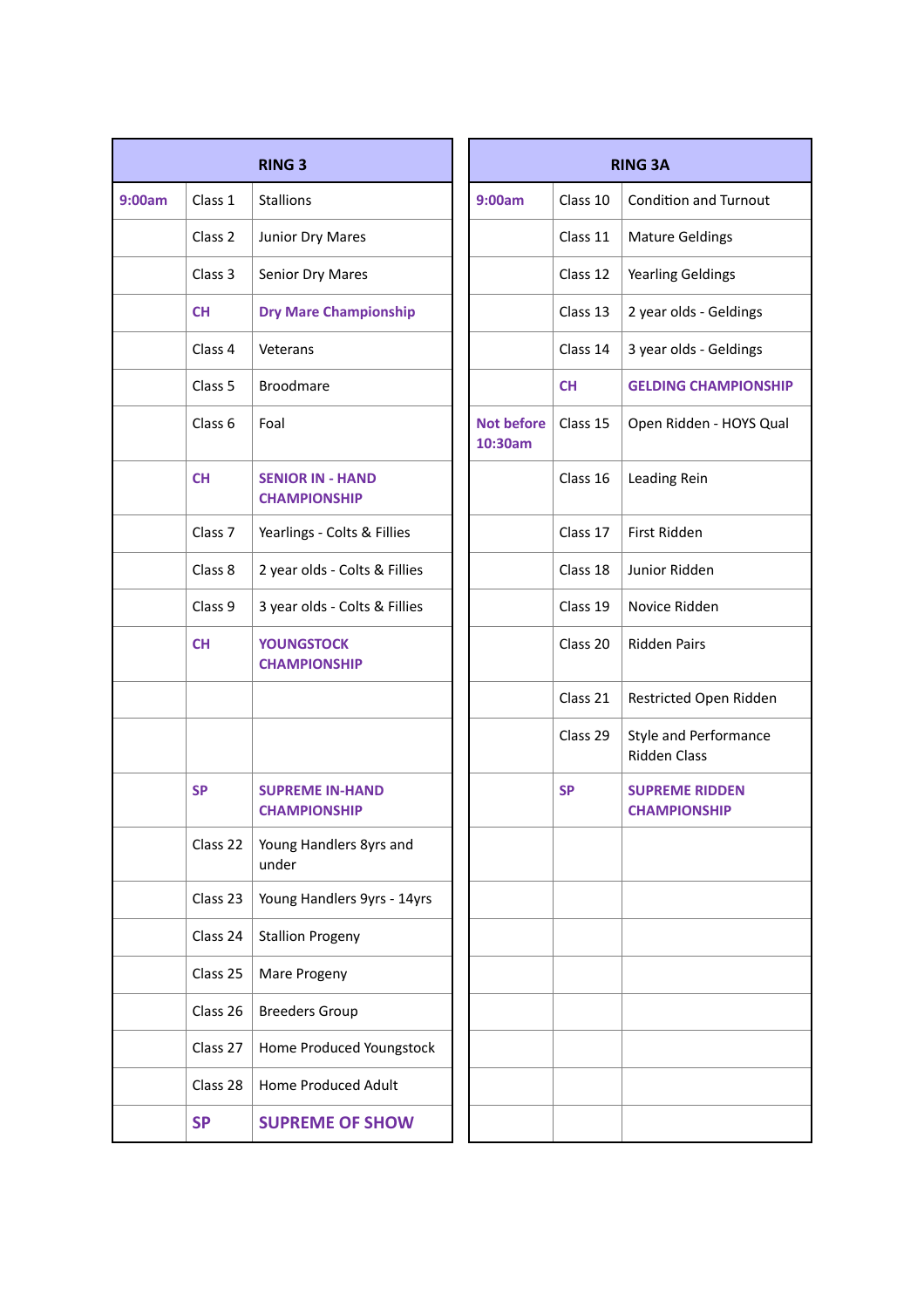# **RING 3** at 9.00am Iudge: Anne Western

Classes  $1 - 9$  &  $11 - 14$  (excluding foals) are qualifiers for the NPS/Pottofields Stud M&M In-Hand National **Championship** 

### **CLASS 1 STALLIONS**

#### **Sponsored by Buttondown Ponies**

Registered and licensed Stallions, 4 years old and over. Must be shown bitted and have stallion tag on bridle. 

**Class 1** is a qualifier for the NPS/POTTOFIELDS STUD In Hand Summer Champshionship The Topper Cup kindly presented by Mrs J Cawte for the best Stallion **The Harold Heard Cup kindly presented for the best Moor Bred Stallion** 

# **CLASS 2 JUNIOR DRY MARES**

#### **Sponsored by Woodhouse Holiday Cottages**

Registered mares, 4 years to 8 years, without foal at foot **Class 2** is a qualifier for the NPS/POTTOFIELDS STUD In Hand Summer Champshionship

# **CLASS 3 SENIOR DRY MARES**

#### **Sponsored by Natasha Wakefield Physiotherapist**

Registered mares, 9 years old and over, without foal at foot **Class 3** is a qualifier for the NPS/POTTOFIELDS STUD In Hand Summer Champshionship

Classes 2 and 3 will be amalgamated if there are insufficient entries

# **DRY MARE CHAMPIONSHIP**

# *Sponsored by Lisa Clarke*

First and second prize winners from classes 2 and 3 to compete. The Teagle Cup kindly presented by Mrs Y Campbell for the best Mare.

#### CLASS 4 **VETERANS**

#### **Sponsored by Nigel and Mandy Hill**

Registered ponies 18 years and over, stallion, mare or gelding. Stallions to have bridle tags. **Class 4 is a qualifier for the NPS/POTTOFIELDS STUD In Hand Summer Champshionship** The Golden Gorse Trophy kindly presented by Mr and Mrs I Baker for the best Veteran.

# CLASS 5 BROOD MARE with Pure-Bred foal at foot

#### **Sponsored by Greystonegate Exmoor Ponies**

Registered Mare 4 years and over

**Class 5** is a qualifier for the NPS/POTTOFIELDS STUD In Hand Summer Champshionship The Stoke Pero Cup kindly presented by Mrs Bawden for the Best Moorbred Mare and Foal. The Knightoncombe Salver kindly presented by Mrs C A Mitchell for the Best Mare with foal at foot.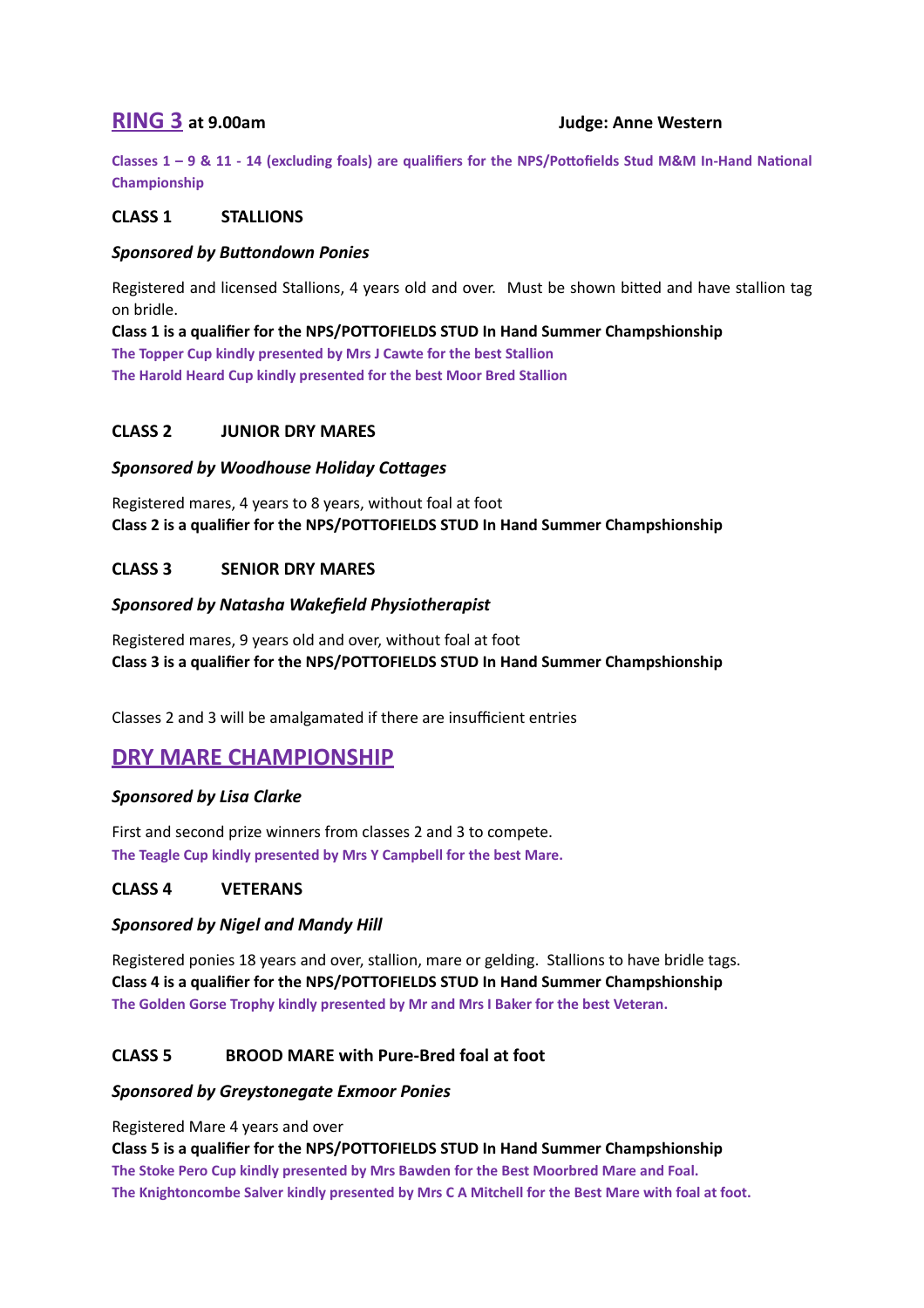# **CLASS 6 FOALS Sponsored by Greystonegate Exmoor Ponies**

Pure-Bred born in 2022 The Lumb Perpetual Challenge Cup kindly presented by Miss L Lumb for the Best Foal

# **SENIOR IN-HAND CHAMPIONSHIP**

# **Sponsored by Tiggy and Goat, Leather Bespoke Bridlework and leather goods**

# The champion will win a voucher for a made to measure in-hand bridle

First and second prize winners in classes  $1 - 5$  to compete. The Basil Fanshawe Cup kindly presented by Mr Basil Fanshawe for the Champion in classes 1 - 5 The Knackers Hole Cup for the Reserve Champion in classes 1- 5 The Houlder Cup kindly presented by Mrs Houlder for the Best Opposite Sex to the Champion **EPS Pony of the Year qualifier – Champion and Reserve to qualify** 

# **CLASS 7** YEARLING – COLT OR FILLY

# *Sponsored by Sweetworthy Exmoor Ponies*

Registered colt or filly, born in 2021 **Class 7** is a qualifier for the NPS/POTTOFIELDS STUD In Hand Summer Champshionship **The Green Perpetual Challenge for the Best Colt in this Class** The Miss Rose Green perpetual Challenge Cup for the Best Filly in this Class. The Kentish Glory Perpetual Challenge Cup for the Best Moorbred Yearling kindly presented by Mrs Poppy and Mr Toby Hickman.

# **CLASS 8 2-YEAR-OLD – COLT OR FILLY**

# **Sponsored by Claire Walker**

Registered colt or filly, born in 2020

#### **Class 8** is a qualifier for the NPS/POTTOFIELDS STUD In Hand Summer Champshionship

The Highercombe Perpetual Challenge Cup kindly presented by Mr and Mrs S E D Wilson for the Best Filly in this class.

Perry Perpetual Challenge Cup kindly presented by Mrs S Scott for the Best Colt in this Class.

# **CLASS 9 3-YEAR-OLD – COLT OR FILLY**

#### **Sponsored by Ian Ware Photography**

Registered colt or filly, born in 2019. Colts must be shown bitted and have stallion tag on bridle. **Class 9** is a qualifier for the NPS/POTTOFIELDS STUD In Hand Summer Champshionship The Pinkery Trophy kindly presented by Mr and Mrs D Mansell for the best 3 year old Mare The Knightoncombe Cup kindly presented by Mrs C A Mitchell for the best 3 year old Colt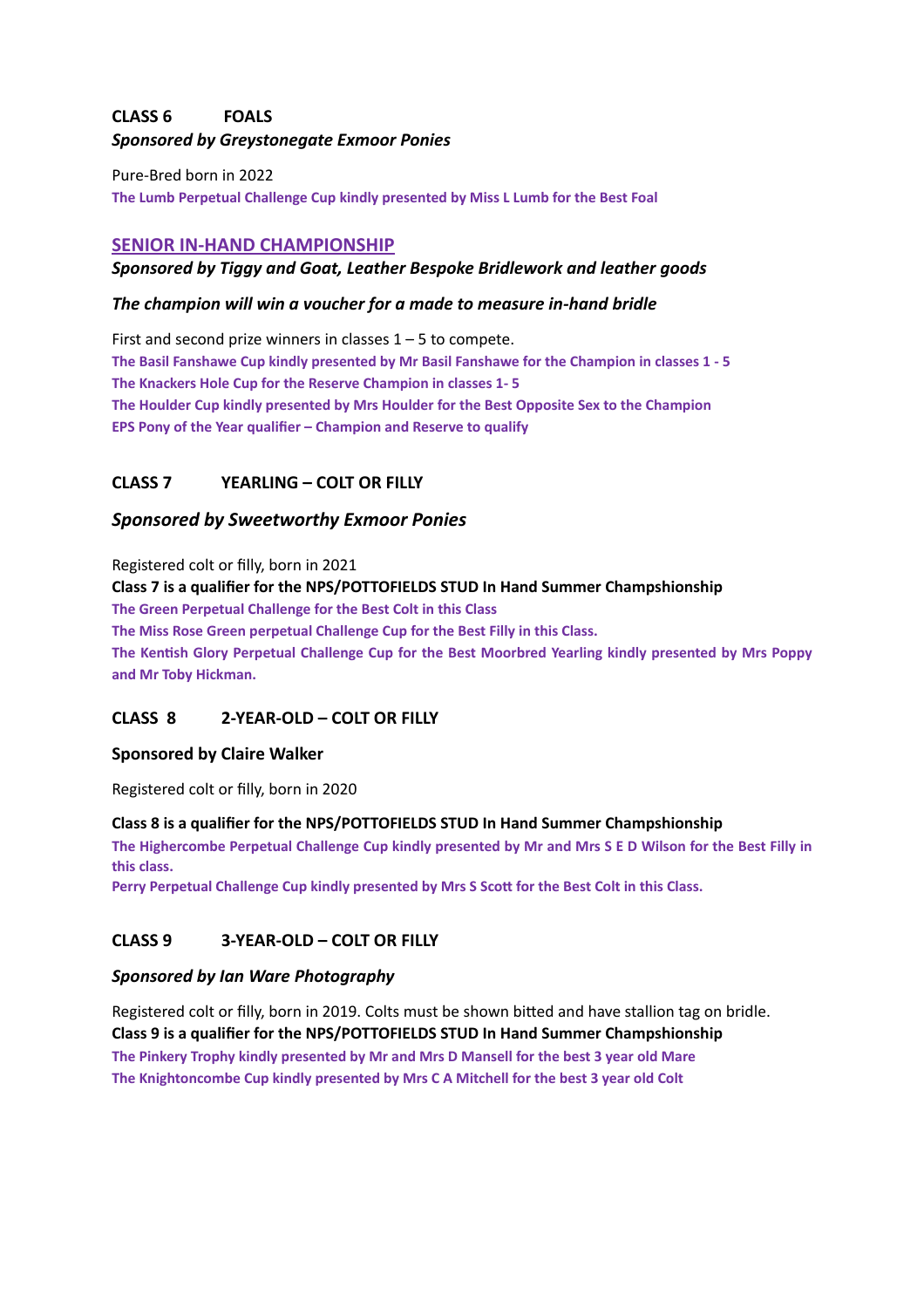### **YOUNGSTOCK CHAMPIONSHIP**

#### *Sponsored by SKL Electrical*

First and second prize winners from Classes  $7 - 9$  to compete.

The Pam Forman Memorial Trophy kindly presented by Mrs C A Mitchell for the Youngstock Champion.

The Dazzling Boy Trophy kindly presented by Mr and Mrs R L F Mitchell for the Youngstock Reserve **Champion.** 

**EPS Pony of the Year qualifier – Champion and Reserve to qualify** 

#### **SUPREME IN-HAND CHAMPIONSHIP**

### *Sponsored by Anchor Exmoor Ponies*

Senior, Youngstock and Gelding Champions and Reserves to compete.

NPS Mountain & Moorland In-hand Cuddington Stud Silver Medal Rosette Championship

Silver Medal Rosette is offered by the NPS for the best pony in Classes  $1 - 9$ . If the Champion has already qualified, the Reserve Champion will receive the qualification (foals not eligible). Qualification will go no lower than Reserve Champion. Qualifiers are entitled to compete in the NPS M&M In-Hand/Cuddington Stud Championship at the NPS Summer Championship Show in 2023. NPS M&M Breed Semi-Final Championship Qualifier for the Great British In Hand Show - 24th September 2022, Onley EC, Warwickshire

The Exmoor Pony Society Perpetual Cup to the Champion

**Champion and Reserve Moorbred In Hand Pony will receive a sash and rosette** 

**Champion and Reserve Up Country In Hand Pony will receive a sash and rosette** 

Supreme Champion In Hand Pony will receive a rug very kindly donated by Track Right Tack Shop

**EPS Supreme In-Hand Gold Medal Rosette awarded at the end of the year (members only)** 

# **RING 3A** at 9.00am and the state of the state of the state of the state of the state of the state of the state of the state of the state of the state of the state of the state of the state of the state of the state of the

# **CLASS 10 CONDITION AND TURNOUT**

#### **Sponsored by Artist Claudia Camilleri**

Open to stallions, mares or geldings. In hand ponies may be of any age, Ridden ponies must be 4yrs and over. To be shown by a Full, Family or Junior Member of the Exmoor Pony Society The Demetrius Trophy kindly presently by Mrs S A Nicholas to the winner of this class

#### **CLASS 11 MATURE GELDING**

#### **Sponsored by Hanora Crowley**

Registered geldings, 4 years old and over **Qualifier for the NPS/POTTOFIELDS STUD In Hand Summer Champshionship** 

# **CLASS 12 YEARLING GELDING**

#### **Sponsored by Pam Hill**

Registered geldings, born in 2021 **Qualifier for the NPS/POTTOFIELDS STUD In Hand Summer Champshionship**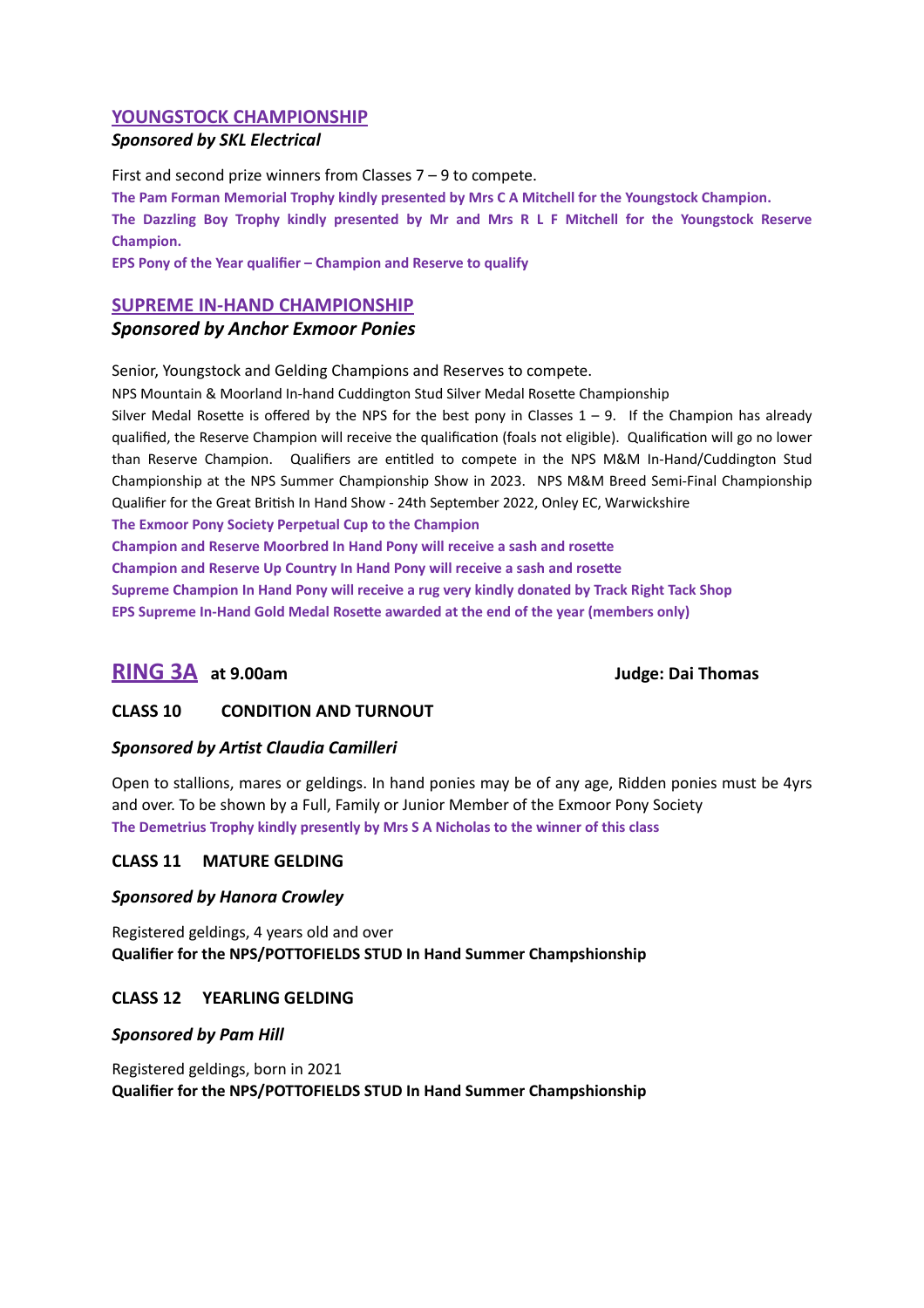# **CLASS 13 2-YEAR-OLD GELDING**

#### **Sponsored by Pam Hill**

Registered geldings, born in 2020 **Qualifier for the NPS/POTTOFIELDS STUD In Hand Summer Champshionship** 

**CLASS 14 3-YEAR-OLD GELDING Sponsored by Jane Graham** 

Registered geldings, born in 2019 **Qualifier for the NPS/POTTOFIELDS STUD In Hand Summer Champshionship Classes 12, 13 & 14 will be amalgamated if there are insufficient entries** 

# **GELDING CHAMPIONSHIP**

First & second prize winners in classes  $11 - 14$  to compete.

# **Sponsored by Moonpenny Exmoor Ponies**

The Dingy Footman Cup Kindly presented by Mr & Mrs R D Wright to the Champion The Hilary Williams Memorial Salver & £10 to the Best Turned Out Handler across the Gelding Classes Not before 10.30am **Iudges: Karen Logan (Ride) Mr Dai Thomas (Conformation**class 15 only)

# **CLASS 15 NATIONAL PONY SOCIETY/BAILEYS HORSE FEEDS OPEN RIDDEN EXMOOR PONY – HORSE OF THE YEAR SHOW QUALIFIER**

# **Sponsored by the Vaux Family**

For Registered Exmoor Pony Stallion, Mare or Gelding, aged 4 years old and over. To be run under NPS Breed Show Rules 2022. HOYS rules will take precedence as detailed below. Entry Fee £23.00 (which includes £15.00 Horse of the Year Show contribution) When entering please also attach HOYS Entry Form and state age if under 25 years. Competitors in this class may not enter class 21.

The "Harmony" Challenge Cup to the winner of this class kindly presented by Mrs G Bawden **Class 15 is a qualifier for the NPS/Ringside Stud Open Ridden M&M National Championship.** Class 15 is a qualifier for the NPS/ Corscaron Horse Essentials Home Produced Championship Class 15 is a qualifier for the NPS/Supreme Products Young Rider Championship - for riders up to 25yrs **Marion Williams Bursary Rosette to the highest placed Member under 25 years.** 

#### Rules for HOYS qualifiers

- This competition is open to stallions, mares and geldings, four years old and over, to be registered in, and complying with the showing requirements of, the main body of the Exmoor Pony Society Stud Book.
- Riders and Owners must be members of the Breed Society, NPS, UK Ponies and Horses, The Showing Register or BSPS. Ponies must not exceed the height limit as stipulated by the Breed Society.
- Riders of stallions must have obtained their 12th birthday before 1st January in the current year.
- This class will be run in accordance with the general rules as set out in the Horse of the Year Show Rulebook, a copy of which can be downloaded from www.hoys.co.uk.
- This is a Horse of the Year Show Qualifier, all data given upon entry of this class is provided to Grandstand Media Limited and stored on the Grandstand Entries System. For full policy details please visit www.grandstandentries.com.
- Marks will be awarded in the following way: Show, freedom of action 50 maximum; Breed type and conformation - 50 maximum. In the case of equality, the pony with the highest show, freedom of action mark will be deemed the winner. If there is still equality at this point, then the judges' decision will be final.
- This class is a qualifying class for Horse of the Year Show, NEC, Birmingham, 5 9 October 2022. Qualification will not pass below 3rd place. Qualification will be verified by the Horse of the Year Show office.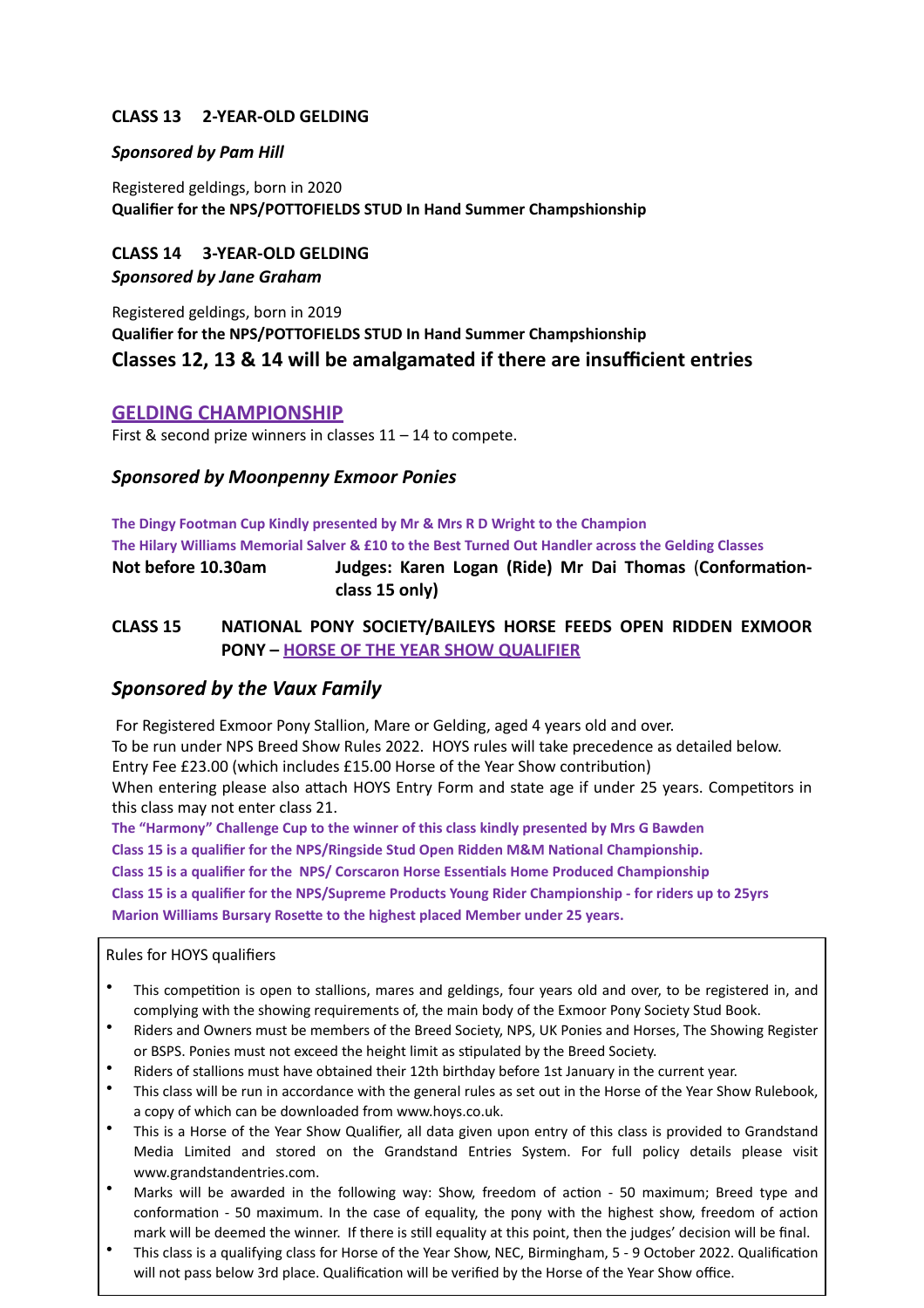# **CLASS 16 LEADING REIN**

# **Sponsored by Moonpenny Exmoor Ponies**

For Registered Exmoor Pony Mare or Gelding aged 4 years or over and maximum height 122cm to be ridden by a Junior Member of the Exmoor Pony Society who must have attained their 3rd birthday but must not have attained their 9th birthday before the 1st January in the current year. Rosettes to all competitors. May be entered on the day for catalogued ponies.

**The Pinkery Centaurium Salver presented by Mrs Vicky Lamb to the winner** 

**Class 16 is a qualifier for the NPS/Showing Classics M&M Leading Rein National Championships** 

# **CLASS 17 FIRST RIDDEN**

# *Sponsored by Moonpenny Exmoor Ponies*

For Registered Exmoor Pony Mare or Gelding aged 4 years or over, maximum height 128cm to be ridden by a Junior Member of the Exmoor Pony Society who must have attained their 3rd birthday but must not have attained their 12th birthday before the 1st January in the current year.

Rosettes to all competitors. May be entered on the day for catalogued ponies.

The Boldrewood Trophy kindly presented by Mrs P Nichols to the winner.

**Class 17 is a qualifier for the NPS/Showing Classics M&M First Ridden National Championships** 

# **CLASS 18 JUNIOR RIDDEN**

# *Sponsored by Moonpenny Exmoor Ponies*

For Registered Exmoor Pony Mare or Gelding aged 4 years or over to be ridden by a Junior Member of the Exmoor Pony Society who have attained their 10th birthday but have not attained their 14th birthday before the 1st January in the current year. May be entered on the day for catalogued ponies. 

The Harmony Challenge Cup to the winner of this class kindly presented by Mrs G Bawden. **Class 18 is a qualifier for the NPS/Robinson M&M Junior Ridden National Championship** 

# **CLASS 19 NOVICE RIDDEN**

# *Sponsored by Eastlands Livery Yard*

The winner will receive a voucher for a weeks schooling livery worth £80

For Registered Exmoor Pony Stallion, Mare or Gelding aged 4 years or over to be ridden by a Full, Family or Junior Member of the Exmoor Pony Society and to be shown in a snaffle bridle.

A pony is not eligible to compete if, before 1st January in the current year it has done any of the following: 

- i. Won an open affiliated mixed M&M Ridden class
- ii. Qualified for Horse of the Year Show, Olympia or RIHS Open M&M Ridden classes
- iii. Qualified for the M&M Novice or Intermediate Ridden final at the NPS Summer Championship show (NB. Ponies can compete as novices in this competition for two consecutive years provided they do not submit an entry to the final in the first year).
- iv. If a pony qualifies for Horse of the Year Show, Olympia or RIHS in its second year it is immediately de-noviced and cannot compete in the Picton Final.

The Poppy Hickman Memorial Trophy to the winner of this class kindly presented by Mr Toby Hickman. **Class 19 is a qualifier for the NPS/Picton M&M Novice Ridden National Championship**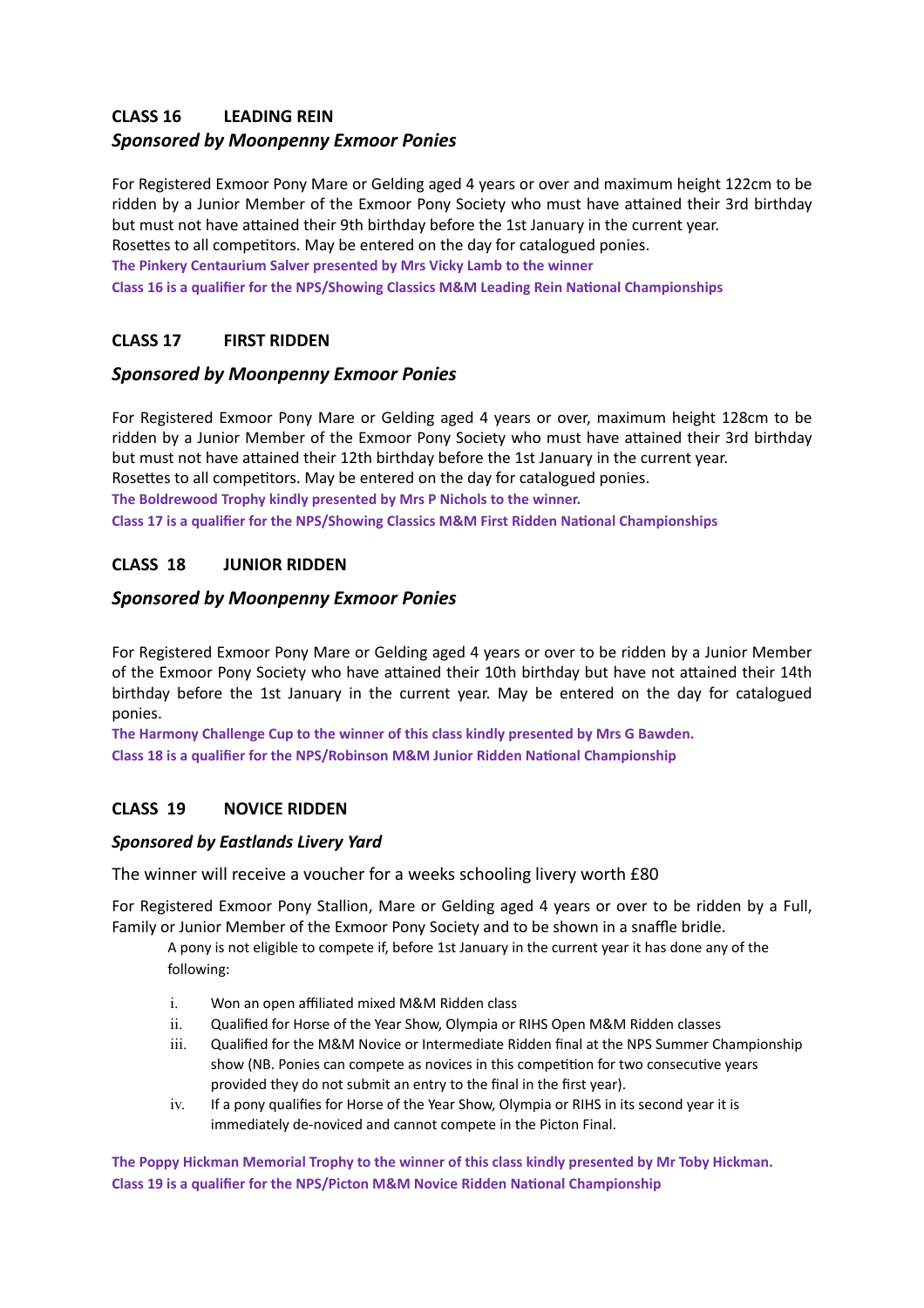#### **CLASS 20 RIDDEN PAIRS**

#### *Sponsored by Samantha Fowler*

For Registered Exmoor Pony Stallion, Mare or Gelding aged 4 years or over to be ridden by a Full, Family or Junior Member of the Exmoor Pony Society, ponies to be ridden as a pair.

**Prize to the winners** 

#### **CLASS 21 RESTRICTED OPEN RIDDEN**

#### *Sponsored by Reanne Cash*

For Registered Exmoor Pony Stallion, Mare or Gelding aged 4 years or over to be ridden by a Full, Family or Junior Member of the Exmoor Pony Society. **Competitors in this class may not have entered class 15** 

The Hope Bourne Perpetual Trophy to the winner of this class. **Special Rosette to the highest placed Junior Member.** 

# **SUPREME RIDDEN CHAMPIONSHIP**

#### **Sponsored by Anchor Exmoor Ponies**

1st and 2nd placed ponies from Classes 15 to 21

The Warren Trophy kindly presented by the Exmoor National Park Authority, to the Champion.

The Moorland Breeders Trophy to the Champion Moorbred Pony from highest placed Moorbred ponies in **classes 15 - 21.** 

**Champion and Reserve Moorbred Ridden pony will receive a sash and rosette Champion and Reserve Up Country Ridden pony will receive a sash and rosette EPS Pony of the Year qualifier – Champion and Reserve to qualify** The Supreme Ridden champion will receive a rug very kindly donated by Track Right Tack Shop

# **NPS SILVER MEDAL ROSETTE (RIDDEN) CHAMPIONSHIP**

# *(to be judged within the ridden championship, eligible competitors are the 1st and 2nd prizewinners from classes 15, 18 and 19)*

To be judged under NPS Rules

NPS/ The Nicholls Family Mountain and Moorland Ridden Silver Medal Rosette Championship. Silver Medal is offered by the NPS for the Best Section ONE registered Exmoor pony. If the Champion pony has already qualified the Reserve will receive the qualification. Qualification will go no lower than 3rd place. Qualifiers are entitled to complete in the NPS/The Nicholls Family Ridden Silver Medal Rosette Championship at the NPS Summer Show 2023

#### **Young Handler Classes South Allen Classes** *Judge:* **Dai Thomas**

PLEASE NOTE: Classes 22 and 23 may be entered on the day at £8 per entry PROVIDED THE PONY IS ALREADY IN THE CATALOGUE.

Hard hats must be worn by Junior Handlers and body protectors are optional.

These Classes will be judged on the Handler's ability to exhibit the Pony and not the pony itself.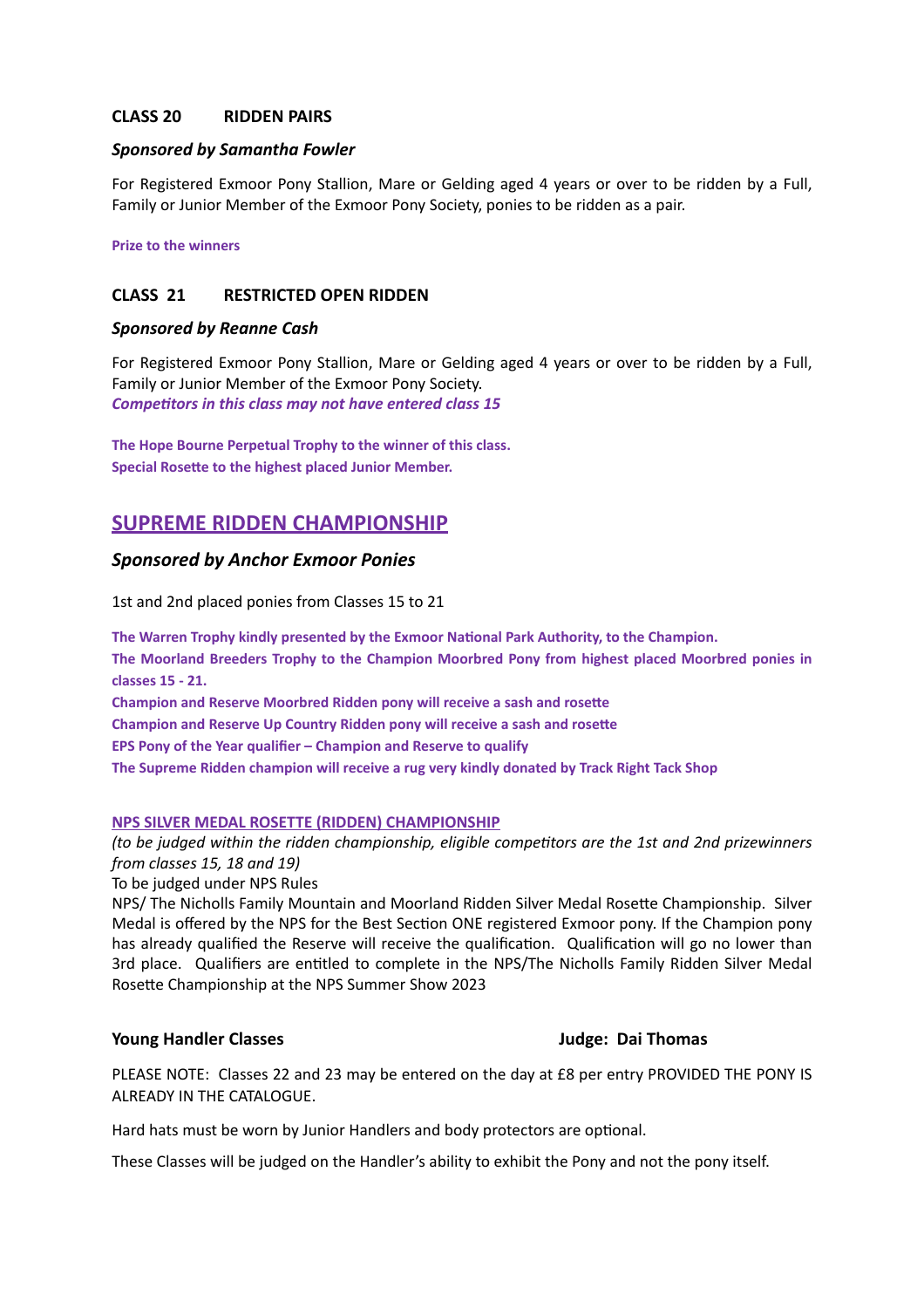# **CLASS 22** Young Handler (age 8yrs and under)

# **Sponsored by Penelope Beattie**

Open to registered mares or geldings, 4 years or over to be handled by a child 8 years and under on the day of the show. Handlers must be Junior members of the Exmoor Pony Society

Rosettes to all competitors

**Medal to the winner** 

# **CLASS 23** Young Handler (age 9 to 14 years)

#### *Sponsored by Moonpenny Exmoor Ponies*

Open to registered mares or geldings, 4 years or over to be handled by a child aged 9 years to 14 years on the day of the show. Handlers must be Junior members of the Exmoor Pony Society

Rosettes to all competitors

#### **Medal to the winner**

The Chichester Trophy presented by Mrs B A Chichester to the best pony suitable to be handled by a child in **Classes 22 & 23** 

# Class 24 **STALLION PROGENY**

#### **Sponsored by Tawbitts Exmoor Ponies**

This class is open to any three registered Exmoors from one registered stallion who may be living, dead or gelded. The group to be exhibited together and may be any age or sex including geldings. A prize of £50.00 is offered to the best group broken down as  $£10.00$  to each individual pony and £20.00 to the stallion who does not have to be present but, if on the Showground, must parade with his group.

When completing entries for this Class, please give details for the stallion & the numbers of ponies in the group

The Angela Ashdown Memorial Trophy awarded by the Exmoor Pony Society to the owner of the sire of the winning stallion group.

# Class 25 **MARE PROGENY**

#### *Sponsored by Halse Farm Campsite*

This class is open to any three registered Exmoors from one registered mare who may be living or dead. The group to be exhibited together and may be any age or sex including geldings. A prize of  $£50.00$  is offered to the best group, broken down as  $£10.00$  to each individual pony and  $£20.00$  to the mare who does not have to be present but, if on the Showground, must parade with her group.

When completing entries for this Class, please give details for the mare & the numbers of ponies in the group

Cowbridge Trophy kindly presented by Mr and Mrs H Crawford to the owner of the dam of the winning mare group.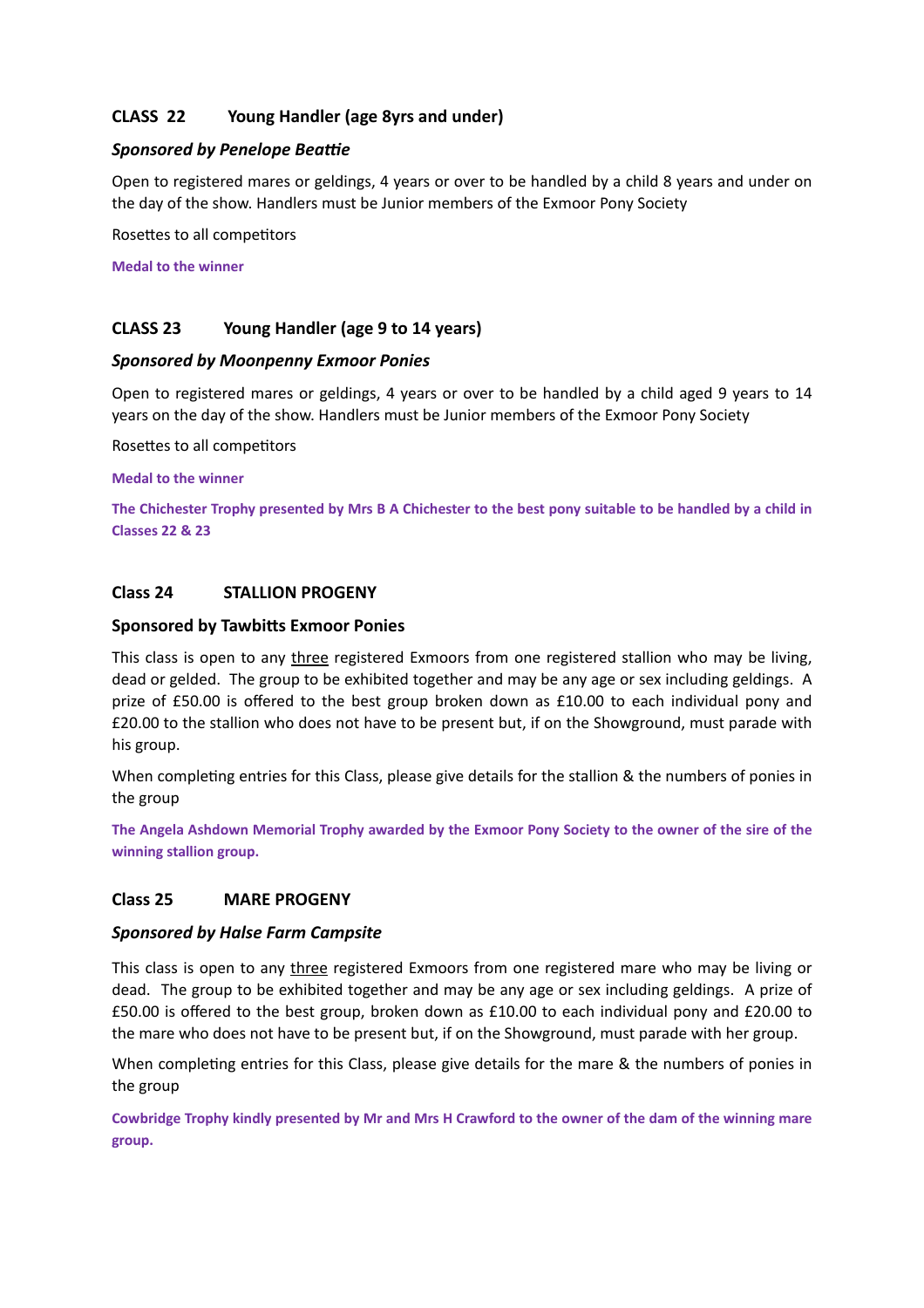#### Class 26 **BREEDER'S GROUP**

#### **Sponsored by Embercombe Exmoors**

This class is open to any three registered Exmoors from any one Breeder who need not be the Exhibitor. A prize of £30.00 is offered to the winning group.

**Challenge Cup kindly presented by the Exmoor Society, London Area Branch** 

### **Class 27 In-Hand Home Produced Youngstock**

#### *Sponsored by Margaret Webb and Susannah Muir*

This class is open to home produced young stock ponies, (yearling, two year olds and three year olds). Please enter this class in the spirit it is intended. Competitors who contravene the rules will be disqualified. 

Class 27 is a qualifier for the NPS/Sharptor Stud M&M Home Produced In Hand National Championship

#### **Class 28** In-Hand Home Produced Adult

#### *Sponsored by Margaret Webb and Susannah Muir*

This class is open to adults ponies  $(4+)$ , mares, stallions and geldings). Please enter this class in the spirit it is intended. Competitors who contravene the rules will be disqualified.

Class 28 is a qualifier for the NPS/Sharptor Stud M&M Home Produced In Hand National Championship

#### **Class 29** Style and Performance Ridden

#### *Sponsored by Anna Holloway*

Pony to be 4 years old or over, to perform a short ridden test, confirmation will NOT be taken into account. Any suitable bit. Riders to be suitably mounted, A short show not exceeding 2 minutes should include the following: Square halt, 3 loop serpentine which should be ridden in canter, you may trot to change the diagonals, rein back of 5 strides, halt and move forward 5 strides. Canter on a 20m circle, walk on a long rein. Each element will be marked from 20 points and an overall impression mark from 50. In event of a tie the ride mark will take president.

To be ridden by a Full, Family or Junior Member of the Exmoor Pony Society.

# **SUPREME EXMOOR PONY OF THE SHOW CHAMPIONSHIP**

Between the Supreme In-Hand & Supreme Ridden Pony

# **Sponsored by Anchor Exmoor Ponies**

**THE MRS H R PELLY PERPETUAL CHALLENGE TROPHY to the Supreme Champion** 

**THE MAIMIE ACLAND PERPETUAL CHALLENGE TROPHY to the Reserve Supreme Champion**